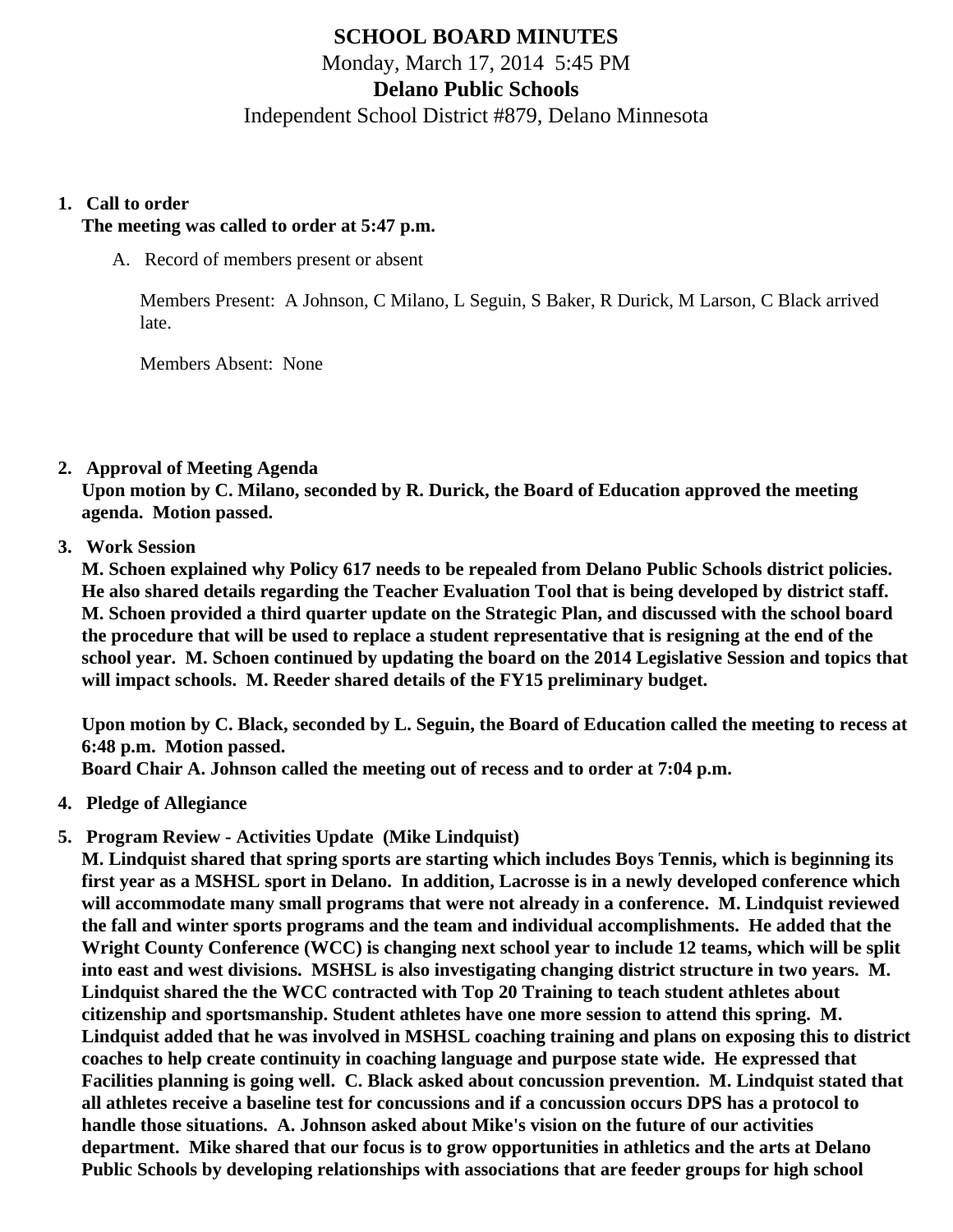athletics In addition, he wants to educate students about balance and the benefits of being a multiple sport athlete.

# 6. Consent Agenda

Upon motion by R. Durick, seconded by L. Seguin, the Board of Education approved the consent agenda. Motion passed.

- A. School Board Minutes
	- 1. [February 24, 201](/docs/district/Business_Office/School_Board_Minutes_2.24.14.pdf)4
	- 2. [March 10, 201](/docs/district/Business_Office/Board_Minutes_3.10.14.pdf)4Special Meeting
- B. Financial Affairs
	- 1. [Current Budget Statu](/docs/district/Business_Office/Budget_Report_Mar_14.pdf)s ith Year-to-Date Adjustments
	- 2. [Investment Transactio](/docs/district/Business_Office/Investment_schedule_13-14.pdf )ns
	- 3. [Wire Transfer](/docs/district/Business_Office/Wire_Transfer.pdf )s
	- 4. [Minnesota Liquid Asset Fun](/docs/district/Business_Office/Liq_AFY14.pdf)d
	- 5. [Cash Repo](/docs/district/Business_Office/Cash_Report.pdf  )rt
	- 6. [Revenue Report by Fu](/docs/district/Business_Office/SCHOOL_BOARD_REPORTS_-_REVENUE_BY_FUND_TOTAL__(Date__6_2014).pdf)nd
	- 7. [Expense Report by Fu](/docs/district/Business_Office/SCHOOL_BOARD_REPORTS_-_EXP_BY_FUND_TOTAL__(Date__6_2014).pdf)nd
	- 8. [Expense Report by Progra](/docs/district/Business_Office/SCHOOL_BOARD_REPORTS_-_EXPENDITURES_BY_PROGRAM__(Date__6_2014).pdf)m
	- 9. [Expense Report by Obje](/docs/district/Business_Office/SCHOOL_BOARD_REPORTS_-_EXPENDITURES_BY_OBJECT__(Date__6_2014).pdf)ct
	- 10. [List of Bills Presented for Payme](/docs/district/Business_Office/Detail_of_Monthly_Bills_Paid.pdf)nt
- 7. [Resolution for Acceptance of Gifts](/docs/district/Business_Office/Resolution_for_Acceptance_of_Gifts_3.17.14.pdf)

Upon motion by C. Milano, seconded by L. Seguin, the Board of Education approved the Resolution for Acceptance of Gifts. Motion passed.

# 8. Personnel Matters:

A. Johnson thanked Jan Boghani for her dedicated years of service as a teacher, and Steve Brown and Dan Paulson for the years they dedicated to coaching hockey at Delano Public Schools. Upon motion by L. Seguin, seconded by M. Larson, the Board of Education approved the Personnel Matters. Motion passed.

- A. Retirements/Resignations/Terminations
	- 1. Janet Boghani, DES Grade 2 teacher, retirement effective 06-11-14 or at the end of the 2013-14 school year. In Delano Schools for 38 years.
	- 2. Kiz Gorham, DMS Grade 8 Mathematics, resignation effective 06-11-14 or at the end of the school year.
	- 3. Laura MacLean, DMS Physical Education, resignation effective 02-12-14. Previously on family leave of absence.
	- 4. Faith Wiest, DHS/DMS Food Service, resignation effective 03-11-14.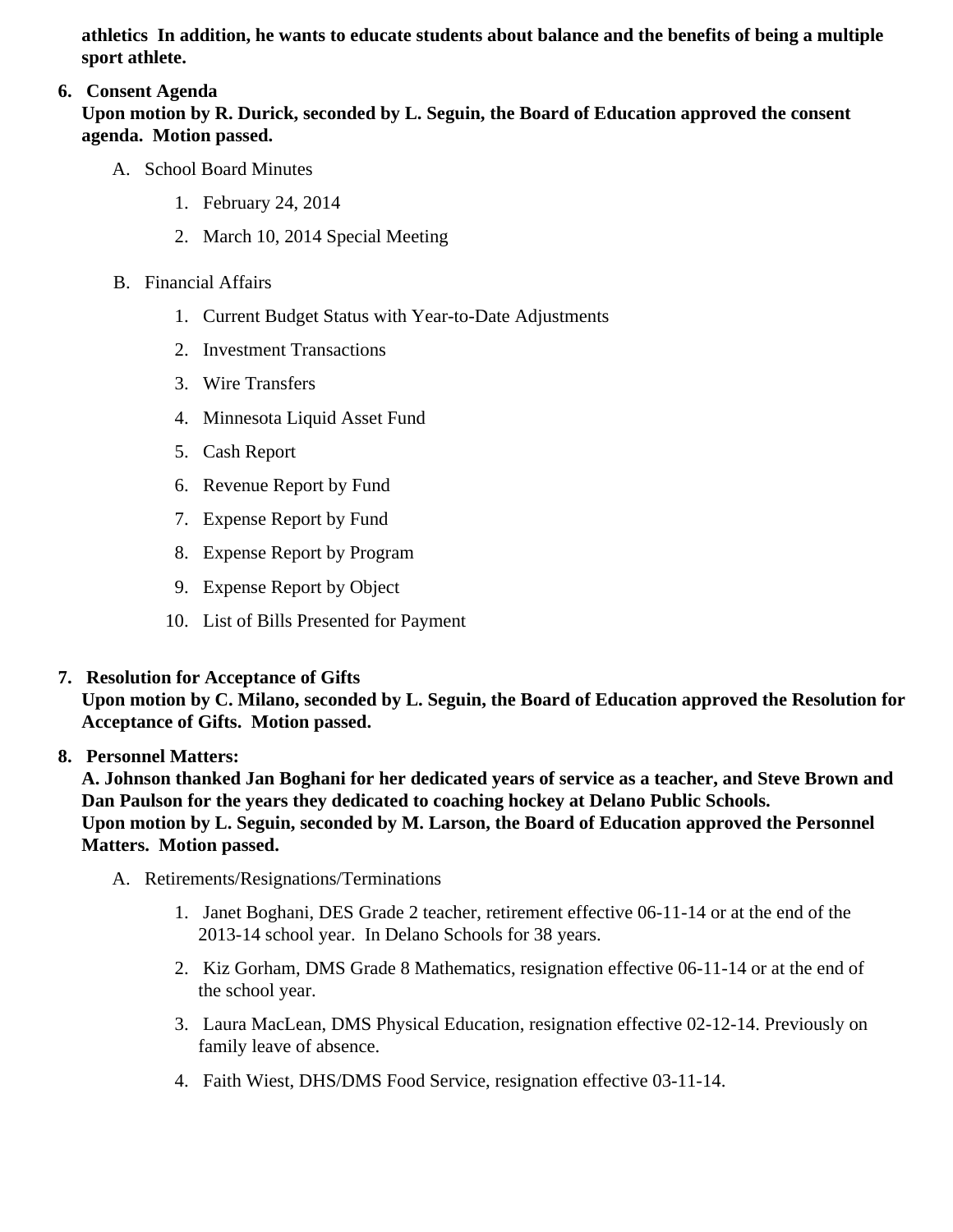- 5. Rachel Oeffling, COMM ED Tiger Activity Center Monitor (student), resignation effective 03-19-14.
- 6. Marcie Heikkila, COMM ED Tiger Activity Center Supervisor (adult), resignation effective 05-14-14.
- 7. Steve Brown, Head Varsity Hockey Coach, retirement effective the end of the 2013-2014 Hockey season. Coached hockey for 19 years.
- 8. Dan Paulson, Assistant Hockey Coach, retirement effective the end of the 2013-2014 Hockey season. Coached hockey for 15 years.
- B. Recommendations for Employment
	- 1. Nora Suttner, DES Long-term Substitute Physical Education, beginning 02-25-14 through 03-14-14 for Paul Stang.
	- 2. Bjorn Bakke, DMS Long-term Substitute Special Education, beginning 03-31-14 through 05-09-14 for Mackenzie Narins who will be on family leave.
	- 3. Melanie Kern, DMS Junior High Track Coach, beginning 03-30-14. Replaces Sean Roff who resigned.
	- 4. Wendy Kramp, DES Special Education Paraprofessional, increase in hours per week effective 02-18-14 due to increase needs of students in the ECSE program.
	- 5. Sophie Luoma, COMM ED Water Aerobics Substitute Instructor, beginning approximately 02-25-14.
	- 6. Jodi Solberg, COMM ED Tiger Activities Center adult supervisor, beginning 02-14-14. New position.
- C. Contract Changes/Approvals
	- 1. Linda Schmidt, DES Grade 1, requesting lane change from BA+30 to BA+45, effective 03- 20-14.
- D. Leaves of Absence
	- 1. Marjorie Miller, DMS Grade 7/8 Social Studies teacher, requesing family leave beginning approximately 05-02-14 through the remainder of the 2013-14 school year.
	- 2. Paul Stang, DES Physical Education teacher, requesting medical leave of absence beginning 02-25-14 through approximately 03-14-14.

## **9. Public Comment: School patrons are given the opportunity to address the school board regarding items that are not on the agenda. All patrons will be asked to state their name and address for the record.**

## **10. Administrative Reports**

A. Superintendent

Superintendent Schoen presented a third quarter Strategic Plan update on the four major aims. He shared that staff are continuing their work on Curriculum Mapping for the district and Professional Development planning is taking place for next year. In addition, the enhanced wireless solution for the district will be up and running by April which completes Technology's quarter goal, and for Facilities, the district is entering into a relationship with WOLD Architects to do a comprehensive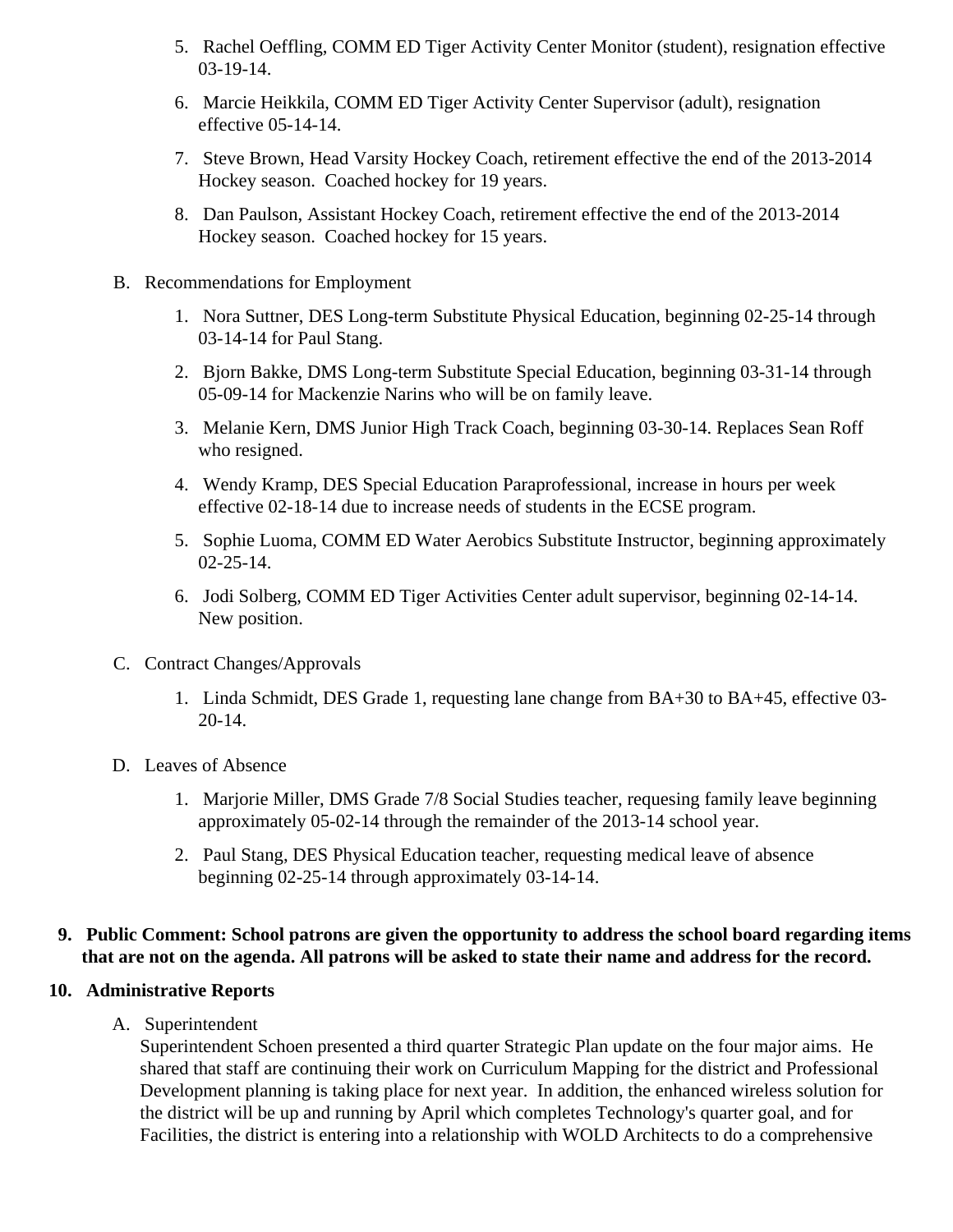analysis of our facilities that will bring recommendations to the district. Superintendent Schoen added that this is due to increased needs and enrollment. Superintendent Schoen shared that the 2014 Legislative Session is underway and items being discussed are a Bullying Bill and Free and Reduced Lunch Guidelines. Superintendent Schoen expressed appreciation for the 2nd Act Middle School Auditorium Project and all the funds donated and work completed to complete Phase I of the auditorium transformation. He added that over \$100,000 has been raised through fundraising and private donations. These funds helped update the sound system, lighting, provided new carpet and replaced seats.

### B. Principals:

1. Ms. Klinkner

Ms. Klinkner reported that Delano Middle School will implement a trimester schedule in the 2014-15 school year, which will impact 7th and 8th graders. Students' will experience a 6 period day, replacing a Day 1, Day 2 schedule. This schedule change will increase instructional minutes in core subject areas. Ms. Klinkner stressed that continuity and consistency in classes will help build stronger relationships with teachers. She added that music and physical education will be reduced to every other day and there will be no Encore class. Ms. Klinkner stated that she is a member of the Minnesota Middle School Principals Alliance. This is a group recently formed to discuss issues facing middle schools today to help improve teaching practices and school climate.

2. Dr. Heil

Dr. Heil thanked hockey coaches Steve Brown and Dan Paulson for their commitment to the program over the past several years. He reported that the entire high school and middle school administrative staff went to Skyward training to be cross trained on scheduling procedures. Dr. Heil shared that the SciTech Festival will be held on Thursday, April 10, in the Tiger Activitiy Center and will include 12 colleges and many local businesses. He added that state testing is four weeks away and is all computerized this year. Dr. Heil stated that DHS students will be participating in a healthy living survey this month, Prom tickets are on sale and many DHS students are travelling to China and Spain over spring break. Dr. Heil shared that Phase I of the MS Auditorium Restoration Project is completely funded. He added that Phase II will begin soon which includes lighting enhancements, stage improvements and multimedia updates. Dr. Heil voiced his concerns about social media and the increase of inappropriate use by students. He asked parents to continue to educate their students on the appropriate use of social media.

3. Mr. Schuler

Mr. Schuler reported that Delano Elementary was asked by the University of Minnesota to participate in a K-4 formative assessment for teachers. He added that this was a 15-20 minute student reading test that is part of a research project at the U of M, will reduce a student's test time in front of a computer by 50-60%, was free of charge and DES received a stipend for participating in this project. Mr. Schuler extended his thanks to the many teacher-led committees and volunteers who helped with the activities assembled at the elementary over the past months. Mr. Schuler sited that the 2014-15 hiring process is beginning and they are in the process of welcoming the students and parents of the class of 2027 at Kindergarten Roundup nights. He added that the Tiger Fun Fair will be held on Saturday, April 5, and they are looking for volunteers for this event.

## C. Business Manager

Ms. Reeder reported that there will be four, four-year school board positions on the ballot in November 2014. She added that school board candidate packets will be prepared soon.

D. Community Education Director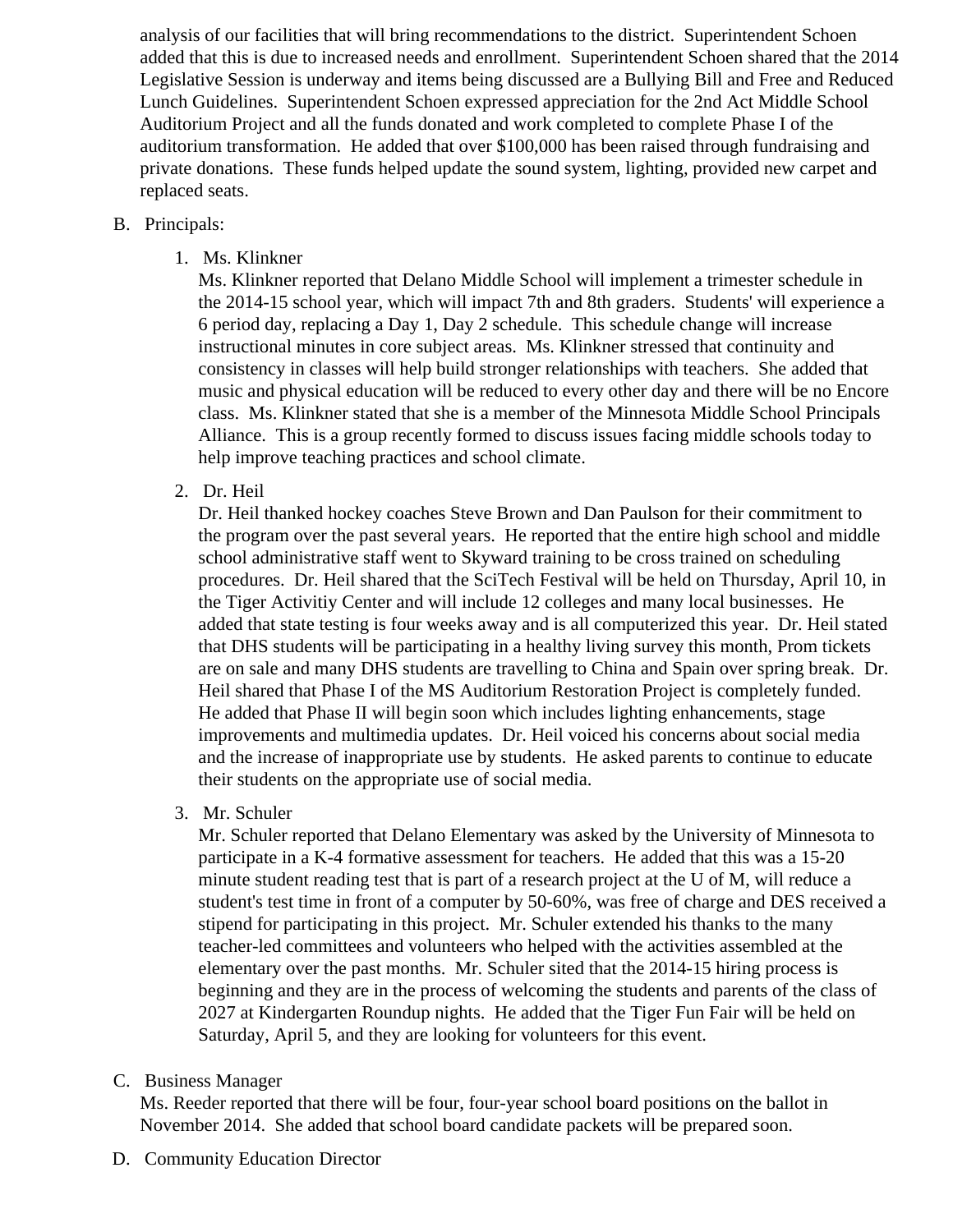Ms. Johnson thanked the Delano-Loretto United Way for their donations to Community Education. She added that the Community Education building will have some maintenance completed over spring break. Ms. Johnson shared that Tiger Kids Club fall registration and Wee Tiger Preschool fall registration has begun. She added that the last days for Early Childhood Health  $\&$  Development Screening will be April 24 and 25. Ms. Johnson stated that Community Education will be recruiting for two part-time Minnesota Reading Corps volunteers for the 2014-15 school year. She also shared that Destination ImagiNation regional competition has started, four teams have qualified for state competition and seven additional teams will compete Saturday, March 22. Ms. Johnson added that SHARP members will be involved in tobacco training and will be volunteering at the Tiger Fun Fair. Ms. Johnson said that staff training for the newly installed facilities and member management software took place this week, and fixes to the software are in process. A. Johnson and L. Seguin asked about the time it has taken to implement the new software.

#### **11. Student Board Representatives Report**

#### A. Alex Grant and Abbey Hutchins

Alex Grant extended his congratulations to teacher Jan Boghani on her retirement. He stated that Prom season has begun and there are new and creative ways that students are asking their dates to this event. Alex added that he was part of the DES National Blue Ribbon ceremony with the Tiger Mascot and he thanked the community for their support in raising funds for the new Tiger suit. Abbey Hutchins shared that 5th graders are selling chocolate bars to help fund their trip to LLCC in May, 5th and 6th graders are involved in reading activities for I Love to Read month, HS musicians are practicing for the upcoming Solo and Ensemble contests, and athletes are heading into the spring sport season. A. Johnson asked the student representatives their perspective on social media use. Alex stated that both parents and students need to understand how to use social media responsibly. Abbey added that many students use social media apps improperly because of lack of knowledge and she suggested school wide education to explain use and punishments of misuse. M. Schoen stated that Delano Public Schools are examining other schools social media policies to determine how to address this issue in our school district.

#### **12. Board Reports**

#### A. MAWSECO

A. Johnson attended the last meeting on February 25. She added that the Board took a tour of "Wings," a chemical dependency program for males and females that have patients from many different states with an average inpatient treatment of 90 days. A. Johnson expressed that financial and state aid was discussed, as MAWSECO cannot levy or borrow and rely on member districts for funding. She added that classified employee negotiations are beginning. In addition, conversations about where to house MAWSECO's office and programs are beginning due to the demolition of HLWW middle school.

#### B. Wright Technical Center

R. Durick attended the last meeting on March 4. He expressed that WTC's financials are strong and on track and negotiations for WTC employees have started. R. Durick reported that the Board discussed their Strategic Plan goals. He added that students have begun helping market WTC by writing articles about the school, and the Director is presenting to member School Boards to share WTC's vision. In addition, the Youth Apprenticeship Coordinator has been hired and is beginning to set up this program and technology upgrades at the center have been completed. R. Durick stated that this year the students house-build is sold through sealed bids, but next year Habitat for Humanity will supply the materials and the house will be donated to them. He added that they are beginning the Curriculum Mapping process and beginning to build Professional Learning Communities at WTC. R. Durick stated that WTC's calendar is complete and was modeled after Buffalo's school